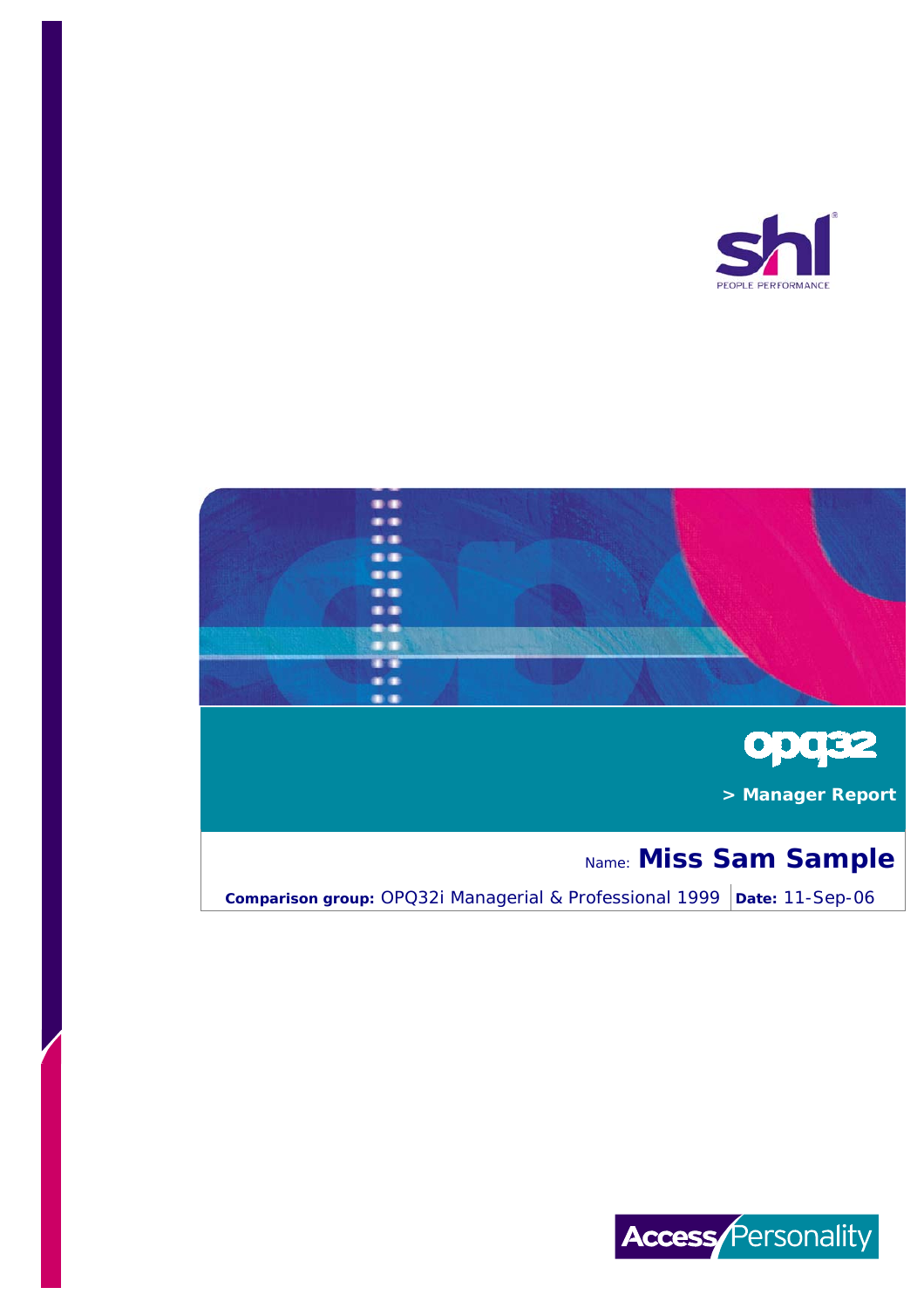#### **INTRODUCTION**

This report is based upon Miss Sample's responses to a self-report personality questionnaire, the Occupational Personality Questionnaire (OPQ32i). This questionnaire invited her to describe her behaviour, preferences and attitudes, in relation to different aspects of her working life, by identifying from blocks of four statements, the one that was most, and the one that was least, like her. Her responses have been compared against those of a large relevant comparison group to give a profile of Miss Sample's perceived preferences for different ways of behaving at work. These are grouped into three main areas; Relationships with People, Thinking Style and Feelings and Emotions.

This report should be treated confidentially. It describes Miss Sample's personality profile and makes links between the various aspects involved. When considering the results of the personality questionnaire, it is important to recognise the responses given were Miss Sample's own view, and represent the way she sees her own behaviour, rather than how her personality might be described by another person. The accuracy of this report depends on the frankness and honesty with which the questionnaire was completed, as well as, in part, on her self-awareness. The comments made here should therefore be seen as tentative rather than infallible. Nevertheless, this self-report can provide important indicators of Miss Sample's style at work, and it is likely to enable us to predict a good deal about her behaviour in different situations.

Note that the questionnaire describes Miss Sample's preferred style of behaving rather than her competence or ability. The questionnaire gives a broad picture of her current style, and so the report is necessarily quite general. Greatest value can be gained by discussing the implications of this information against her current or future role. The shelf-life of the information contained in the report is considered to be 18-24 months, depending on Miss Sample's work role and personal circumstances. If there have been major changes in her life or there is a significant change in role, she should complete the questionnaire again.

If you have any concerns regarding the content of this report, please raise these with someone who has received full training in the use of OPQ questionnaires.

#### **RELATIONSHIPS WITH PEOPLE**

#### **Influence**

Miss Sample is fairly moderate when it comes to her influencing style. If called upon to take charge, negotiate or 'sell' an idea, she emerges as similar to others. However, if anything she has slightly more preference to negotiate and sell than others. Others might find Miss Sample a challenge to manage for, as well as tending to be extremely prepared to debate and argue her point forcefully, she has a strong tendency to go her own way if others disagree with her point of view. This level of outspokenness and independence may be useful in challenging the prevailing views but could also act as a barrier to reaching consensus.

Her general feeling of confidence and ease with others is likely to strengthen the overall impact that she has when trying to influence.

#### **Sociability**

Miss Sample sees herself as comfortable and at ease in the company of strangers or when addressing a group. This does not mean that she necessarily wants to be with others all the time; in fact, she is slightly less interested than others in spending her time with other people. Nor does it mean that she is likely to come across as extremely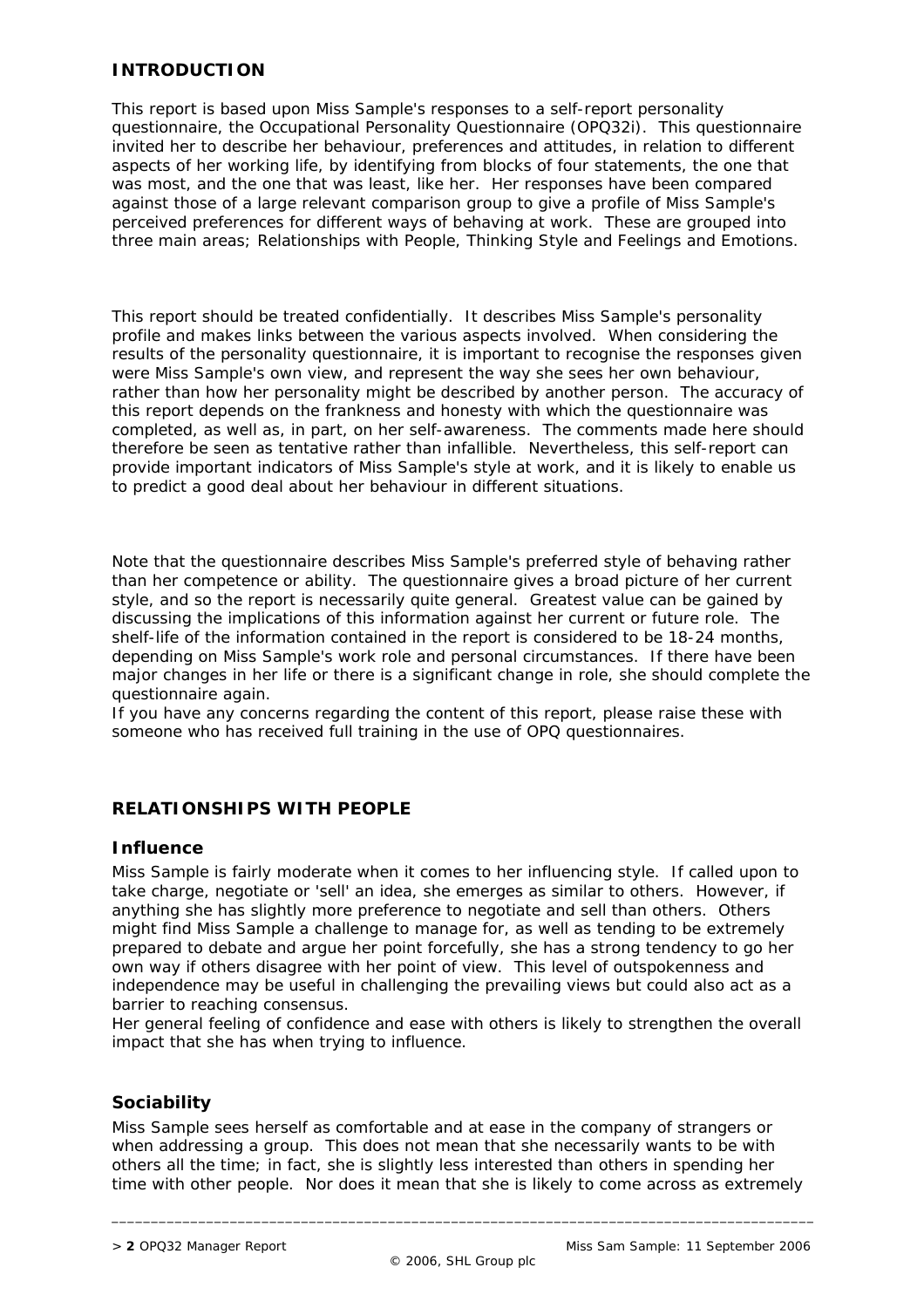talkative, as she sees herself as no more and no less of a conversationalist than most. Miss Sample's confidence could be particularly useful in a role where she has to talk to new or prospective clients.

#### **Empathy**

Miss Sample doesn't like to devote a great deal of her energy to the welfare of others, with an extremely strong desire to avoid getting involved unless the issue is particularly serious. She is, however, no more nor less likely to consult others before making a decision than is typical. When it comes to talking openly about her achievements, she tends to do this slightly more than most. While colleagues will probably be aware that she consults them to some extent, they may sometimes feel that her first concern is not directly for their welfare but to get the facts or necessary information.

### **THINKING STYLE**

#### **Analysis**

Miss Sample indicates a level of interest in working with numerical or statistical information which is typical of most of her peers. This is coupled with a similar level of interest to most in critically analysing information or plans proposed to her. She reports, however, that analysing people, their motivations and behaviours, holds little interest for her, perhaps suggesting that analysis of people does not play a large part in her analytical framework. Thus, while as comfortable as most in a specialist or technical role which involves the analysis of information, she is likely to be less attracted to a role which places a high degree of emphasis upon understanding the reactions and motives of people.

## **Creativity and Change**

Miss Sample reports a preference for sticking to tried and tested work methods. Within this however, she sees herself as intellectually curious, enjoying discussing hypothetical or theoretical issues. She couples this interest in the theory and breadth of issues with slightly more interest than most of her peers in the production of inventive ideas. She is probably most comfortable going into great depth in quite a traditional discipline building upon others' ideas, rather than one requiring great personal creativity.

Miss Sample reports a level of interest in variety and novelty in her work which is as marked as most of her peers. When she is faced with change or novelty she recognises to a moderate degree the need to adapt her behaviour to meet the perceived changing demands of the situations or people. Overall therefore, her approach to changing situations may be described as fairly typical.

Miss Sample is very likely to communicate her belief in more traditional or established approaches and methods to others in a very forceful way. She will be prepared to argue the benefits of these to others in order to get her message across and this is likely to come across as reasonably persuasive. Although she reports herself as someone who generates a reasonable number of ideas, she is unlikely to subject these to a particularly detailed analysis in order to assess their feasibility. She may well therefore need someone else to take on this more detailed review of her ideas.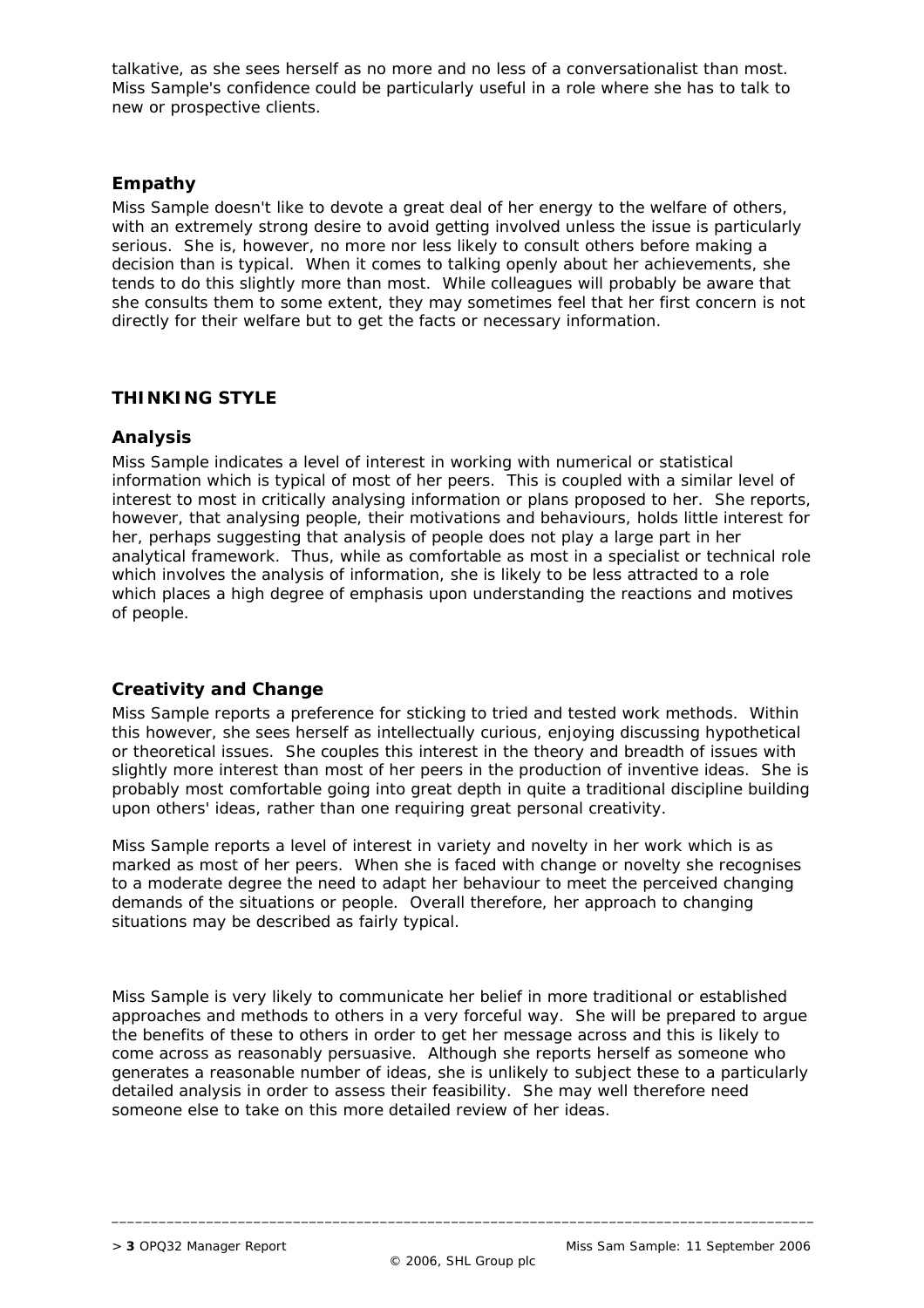## **Structure**

Miss Sample reports a very marked disinclination for thinking ahead and setting longterm goals as well as a clear lack of interest in detail and order. Thus, she seems more concerned with the present than the future and may tend to pay little attention to the more detailed aspects of her work.

Miss Sample's emphasis on seeing tasks through to completion is moderate, being only slightly lower than her peers. This is coupled with an only slightly higher willingness to stick to the rules and follow guidelines. It is likely then that she will approach task deadlines and rules and regulations with a degree of flexibility rather than with a highly rigid approach.

It is possible that her strong dislike of thinking and planning in the longer term is shaped in part by a preference for established methods and approaches. Perhaps she sees no need to think past the pragmatic issues of the short to medium term, viewing orthodox methods as sufficient to deal with any issues that arise. The relative dislike of detail that she describes is matched by a rather low emphasis upon meeting deadlines or completing work on time. It is likely that both of these are at least in part influenced by her moderate need for variety and change in her working day.

### **FEELINGS AND EMOTIONS**

#### **Emotion**

Miss Sample's anxiety levels are not extreme; she considers herself slightly less anxious than most people. Similarly, when it comes to important events she is as likely as most to get nervous. Miss Sample considers herself extremely resilient in the face of criticism and very unlikely to take offence at insults directed towards her. This is accompanied by a relatively optimistic view of the future. Further, she is relatively balanced in terms of trusting others, tending to invest about as much faith in people as most.

In terms of expressing feelings, she will be rather typical. It may be that she finds some kinds of emotions easier to express than others. Her willingness to speak out and criticise others when they disagree with her own strong opinions is consistent with her insensitivity to criticism or negative comments. She will feel able to shrug off most comments that are passed regarding her perceived stubbornness or inflexibility towards meeting the group consensus.

#### **Dynamism**

Miss Sample presents quite a consistent and typical picture when it comes to her sources of energy and drive. Her level of career ambition is only a little higher than most. Her desire to win within competitive situations is a little lower. In addition, she expresses a slightly higher level of interest than most in keeping busy and occupied at work. Overall, although not especially low, her levels of drive and energy are likely to come across as moderate rather than highly dynamic. She reaches decisions very quickly. This is likely to be received well in an environment where risk-taking is acceptable, but less desired in a situation where mistakes can lead to very serious consequences, perhaps financial or where people's safety is at risk.